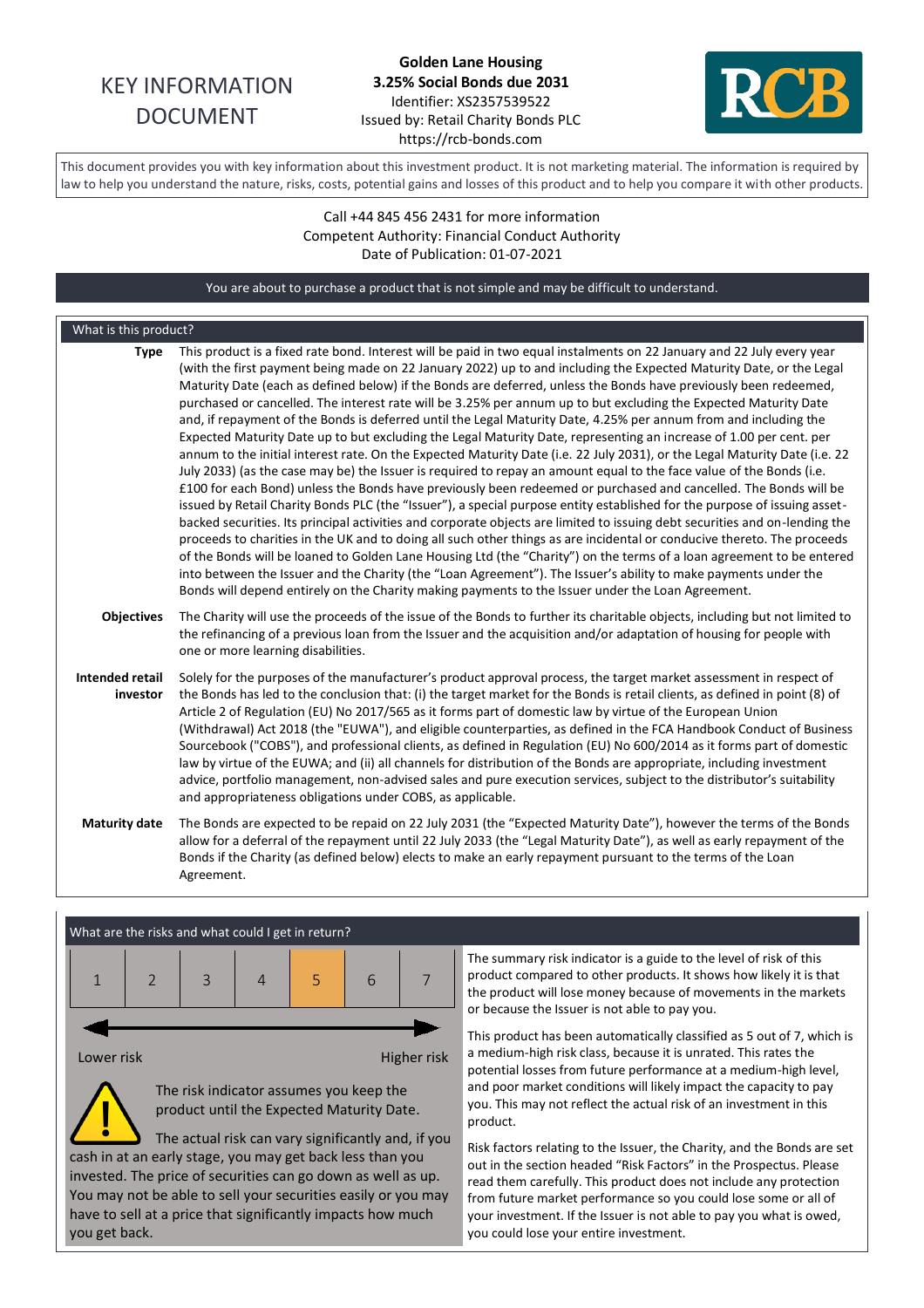| Investment GBP 10 000      |                                                                                                                                                                                                                                                                       |             |             |           |  |
|----------------------------|-----------------------------------------------------------------------------------------------------------------------------------------------------------------------------------------------------------------------------------------------------------------------|-------------|-------------|-----------|--|
| <b>Scenarios</b>           |                                                                                                                                                                                                                                                                       | 1 Year      | 6 Years     | 10 Years  |  |
|                            | What you might get back after costs                                                                                                                                                                                                                                   | 9 700.55    | 6 1 8 1.9   | 4 9 9 8.5 |  |
|                            | Average return each year                                                                                                                                                                                                                                              | -2.99%      | -7.70%      | $-6.70%$  |  |
|                            | What you might get back after costs<br>Unfavourable scenario - The Context of the Context of the Context of the Context of the Context of the Context of the Context of the Context of the Context of the Context of the Context of the Context of the Context of the | 8 2 4 5 . 7 | 4 2 5 6 . 7 | 4 177.9   |  |
|                            | Average return each year                                                                                                                                                                                                                                              | $-17.54\%$  | -13.27%     | $-8.36%$  |  |
|                            | What you might get back after costs                                                                                                                                                                                                                                   | 9 802.0     | 12 3 9 3.2  | 13 3 17.1 |  |
|                            | Average return each year                                                                                                                                                                                                                                              | $-1.98%$    | 3.64%       | 2.91%     |  |
|                            | What you might get back after costs                                                                                                                                                                                                                                   | 12 570.8    | 13 099.6    | 13 317.1  |  |
| <b>Favourable scenario</b> | Average return each year                                                                                                                                                                                                                                              | 25.71%      | 4.60%       | 2.91%     |  |

This table shows the money you could get back over the next 10 Years, under different scenarios, assuming that you invest 10 000 GBP. The scenarios shown illustrate how your investment could perform. You can compare them with the scenarios of other products.

The scenarios presented are an estimate of future performance based on evidence from the past on how the value of this investment varies and are not an exact indicator. What you get will vary depending on how the market performs and how long you keep the investment/product.

The stress scenario shows what you might get back in extreme market circumstances, and it does not take into account the situation where the Issuer is not able to pay you.

The figures shown include all the costs of the product itself but may not include all the costs that you pay to your advisor or distributor.

The figures do not take into account your personal tax situation, which may also affect how much you get back.

Also, the figures shown above are calculated in a prescribed and standardised way as required by Regulation (EU) No. 1286/2014 as it forms part of domestic law by virtue of the EUWA and certain associated legislation, regulatory technical standards and guidance. Due to the way the calculations must be carried out and owing to the nature of a fixed income paying bond, certain performance scenario information appears overly optimistic and may be misleading.

#### What happens if Retail Charity Bonds PLC is unable to pay out?

The Bonds are not protected by the Financial Services Compensation Scheme (the "FSCS"). As a result, neither the FSCS nor anyone else will pay compensation to you upon the failure of the Issuer. If the Charity or the Issuer goes out of business or becomes insolvent or otherwise fails to pay amounts when due under the Loan or on the Bonds (as the case may be), you may lose all or part of your investment in the Bonds.

#### What are the costs?

The Reduction in Yield (RIY) shows what impact the total costs you pay will have on the investment return you might get. The total costs take into account one-off, ongoing and incidental costs.

The amounts shown here are the cumulative costs of the product itself, for three different holding periods.

They include potential early exit penalties. The figures assume you invest 10 000 GBP. The figures are estimates and may change in the future.

#### **Costs over time**

The person selling you or advising you about this product may charge you other costs. If so, this person will provide you with information about these costs and show you the impact that all costs will have on your investment over time.